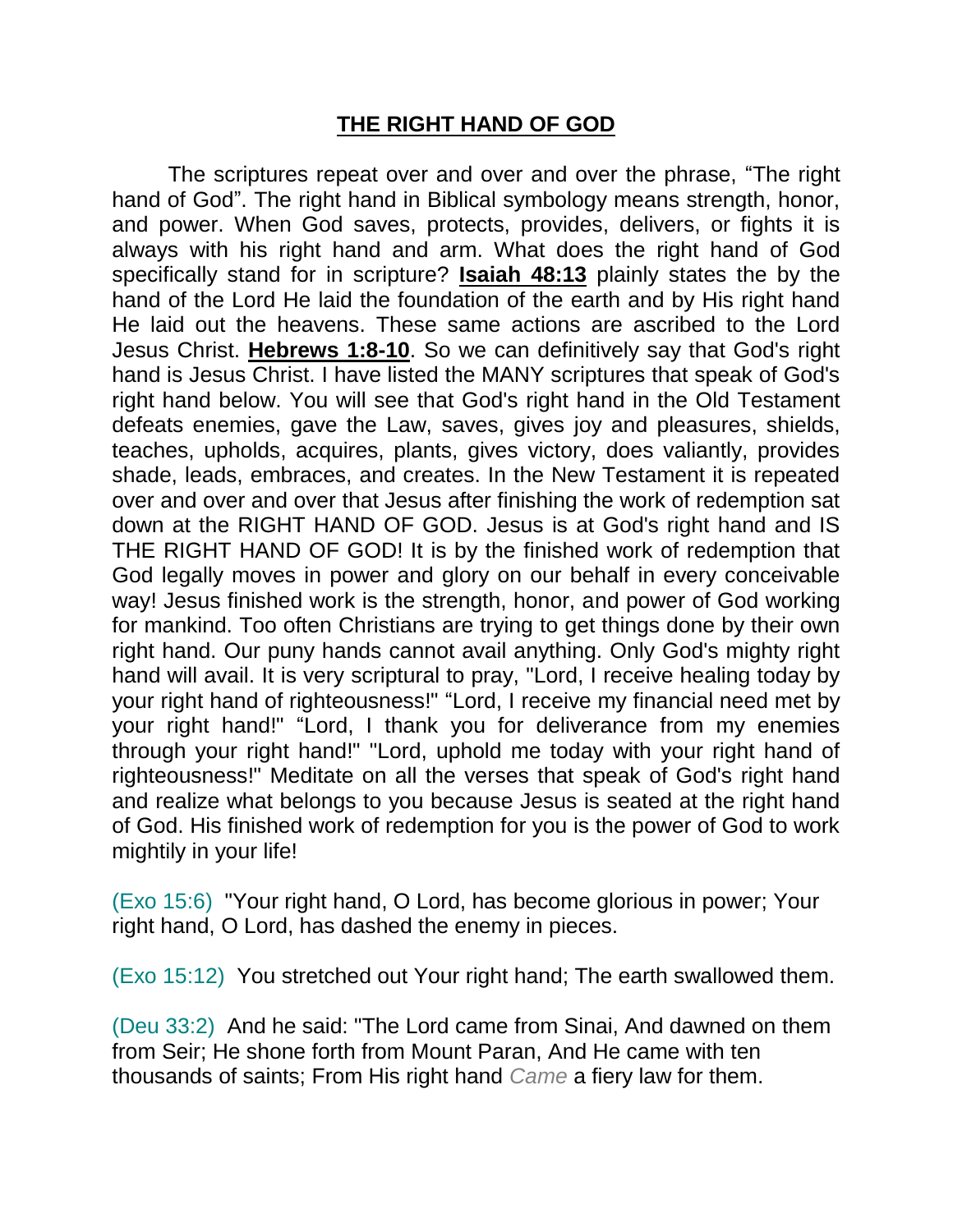(Job 40:14) Then I will also confess to you That your own right hand can save you.

(Psa 16:8) I have set the Lord always before me; Because *He is* at my right hand I shall not be moved.

(Psa 16:11) You will show me the path of life; In Your presence *is* fullness of joy; At Your right hand *are* pleasures forevermore.

(Psa 17:7) Show Your marvelous lovingkindness by Your right hand, O You who save those who trust *in You* From those who rise up *against them.*

(Psa 18:35) You have also given me the shield of Your salvation; Your right hand has held me up, Your gentleness has made me great.

(Psa 20:6) Now I know that the Lord saves His anointed; He will answer him from His holy heaven With the saving strength of His right hand.

(Psa 21:8) Your hand will find all Your enemies; Your right hand will find those who hate You.

(Psa 44:3) For they did not gain possession of the land by their own sword, Nor did their own arm save them; But it was Your right hand, Your arm, and the light of Your countenance, Because You favored them.

(Psa 45:4) And in Your majesty ride prosperously because of truth, humility, *and* righteousness; And Your right hand shall teach You awesome things.

(Psa 45:9) Kings' daughters *are* among Your honorable women; At Your right hand stands the queen in gold from Ophir.

(Psa 48:10) According to Your name, O God, So *is* Your praise to the ends of the earth; Your right hand is full of righteousness.

(Psa 60:5) That Your beloved may be delivered, Save *with* Your right hand, and hear me.

(Psa 63:8) My soul follows close behind You; Your right hand upholds me.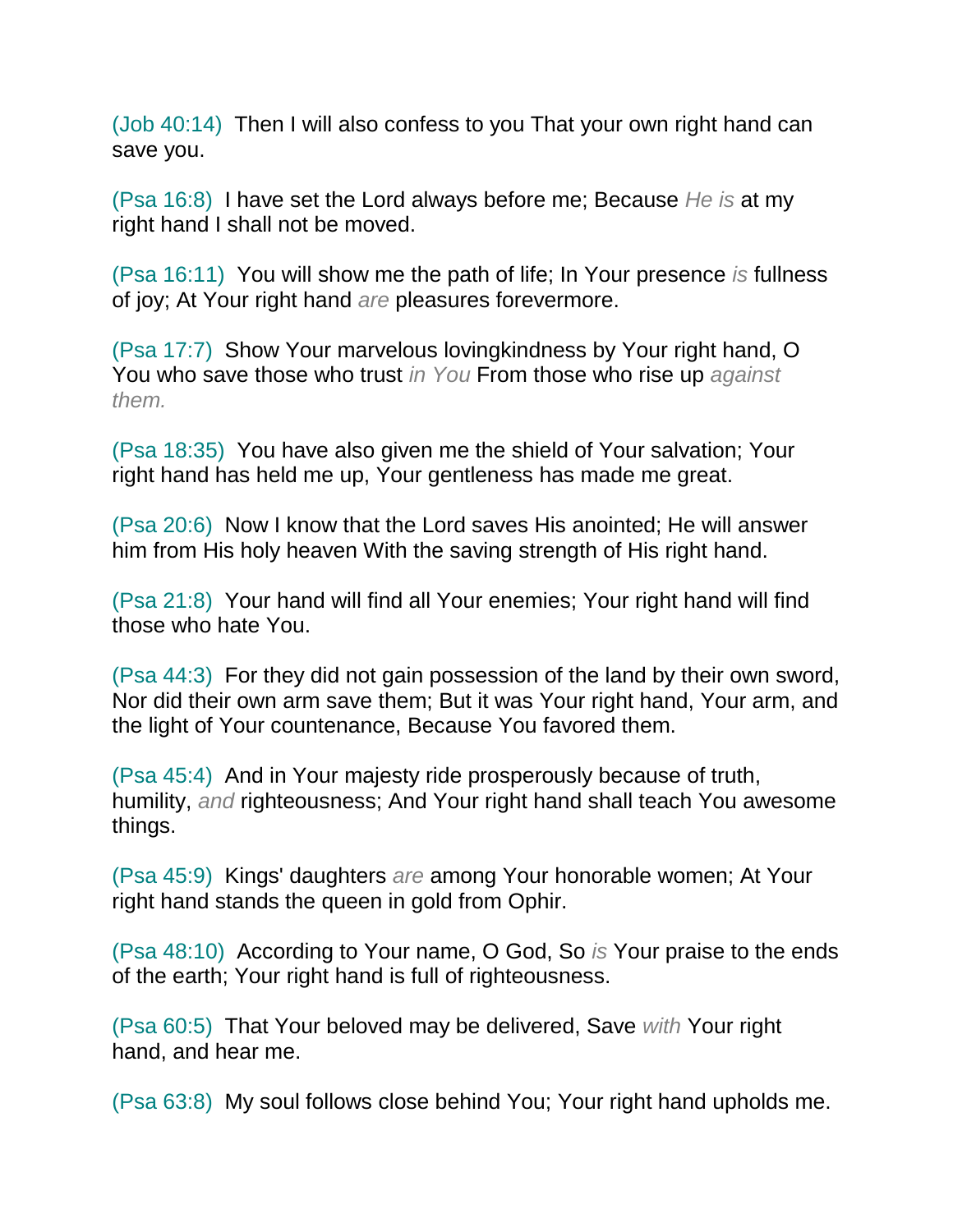(Psa 74:11) Why do You withdraw Your hand, even Your right hand? *Take it* out of Your bosom and destroy *them.*

(Psa 77:10) And I said, "This *is* my anguish; *But I will remember* the years of the right hand of the Most High."

(Psa 78:54) And He brought them to His holy border, This mountain *which* His right hand had acquired.

(Psa 80:15) And the vineyard which Your right hand has planted, And the branch *that* You made strong for Yourself.

(Psa 80:17) Let Your hand be upon the man of Your right hand, Upon the son of man *whom* You made strong for Yourself.

(Psa 89:13) You have a mighty arm; Strong is Your hand, *and* high is Your right hand.

(Psa 89:25) Also I will set his hand over the sea, And his right hand over the rivers.

(Psa 98:1) **A Psalm.** Oh, sing to the Lord a new song! For He has done marvelous things; His right hand and His holy arm have gained Him the victory.

(Psa 108:6) That Your beloved may be delivered, Save *with* Your right hand, and hear me.

(Psa 110:1) **A Psalm of David.** The Lord said to my Lord, "Sit at My right hand, Till I make Your enemies Your footstool."

(Psa 110:5) The Lord *is* at Your right hand; He shall execute kings in the day of His wrath.

(Psa 118:15) The voice of rejoicing and salvation *Is* in the tents of the righteous; The right hand of the Lord does valiantly.

(Psa 118:16) The right hand of the Lord is exalted; The right hand of the Lord does valiantly.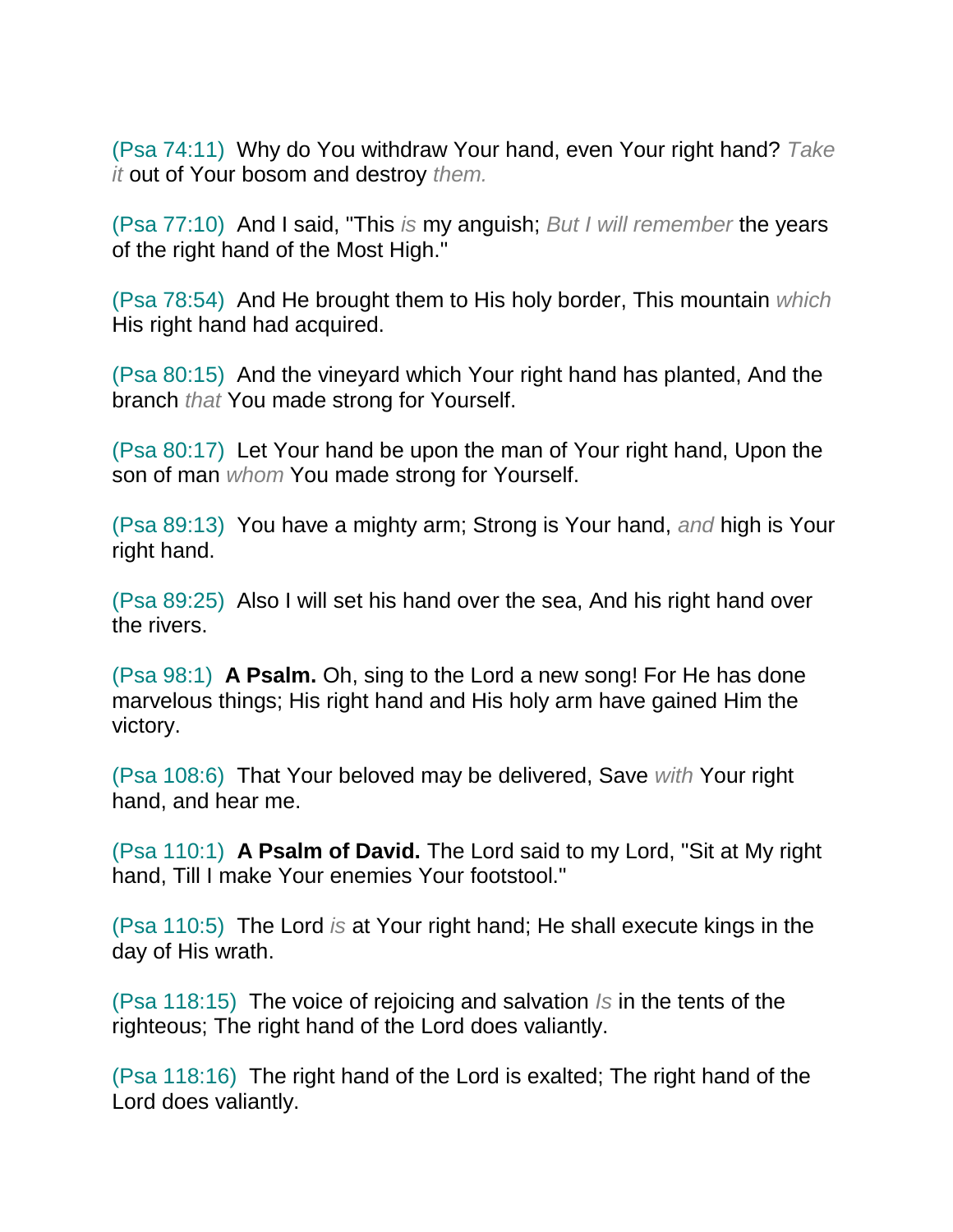(Psa 121:5) The Lord *is* your keeper; The Lord *is* your shade at your right hand.

(Psa 137:5) If I forget you, O Jerusalem, Let my right hand forget *its skill!*

(Psa 138:7) Though I walk in the midst of trouble, You will revive me; You will stretch out Your hand Against the wrath of my enemies, And Your right hand will save me.

(Psa 139:10) Even there Your hand shall lead me, And Your right hand shall hold me.

(Ecc 10:2) A wise man's heart *is* at his right hand, But a fool's heart at his left.

(Son 2:6) His left hand *is* under my head, And his right hand embraces me.

(Son 8:3) His left hand *is* under my head, And his right hand embraces me.

(Isa 41:10) Fear not, for I *am* with you; Be not dismayed, for I *am* your God. I will strengthen you, Yes, I will help you, I will uphold you with My righteous right hand.'

(Isa 48:13) Indeed My hand has laid the foundation of the earth, And My right hand has stretched out the heavens; *When* I call to them, They stand up together.

(Isa 62:8) The Lord has sworn by His right hand And by the arm of His strength: "Surely I will no longer give your grain *As* food for your enemies; And the sons of the foreigner shall not drink your new wine, For which you have labored.

(Lam 2:3) He has cut off in fierce anger Every horn of Israel; He has drawn back His right hand From before the enemy. He has blazed against Jacob like a flaming fire Devouring all around.

(Lam 2:4) Standing like an enemy, He has bent His bow; With His right hand, like an adversary, He has slain all *who were* pleasing to His eye; On the tent of the daughter of Zion, He has poured out His fury like fire.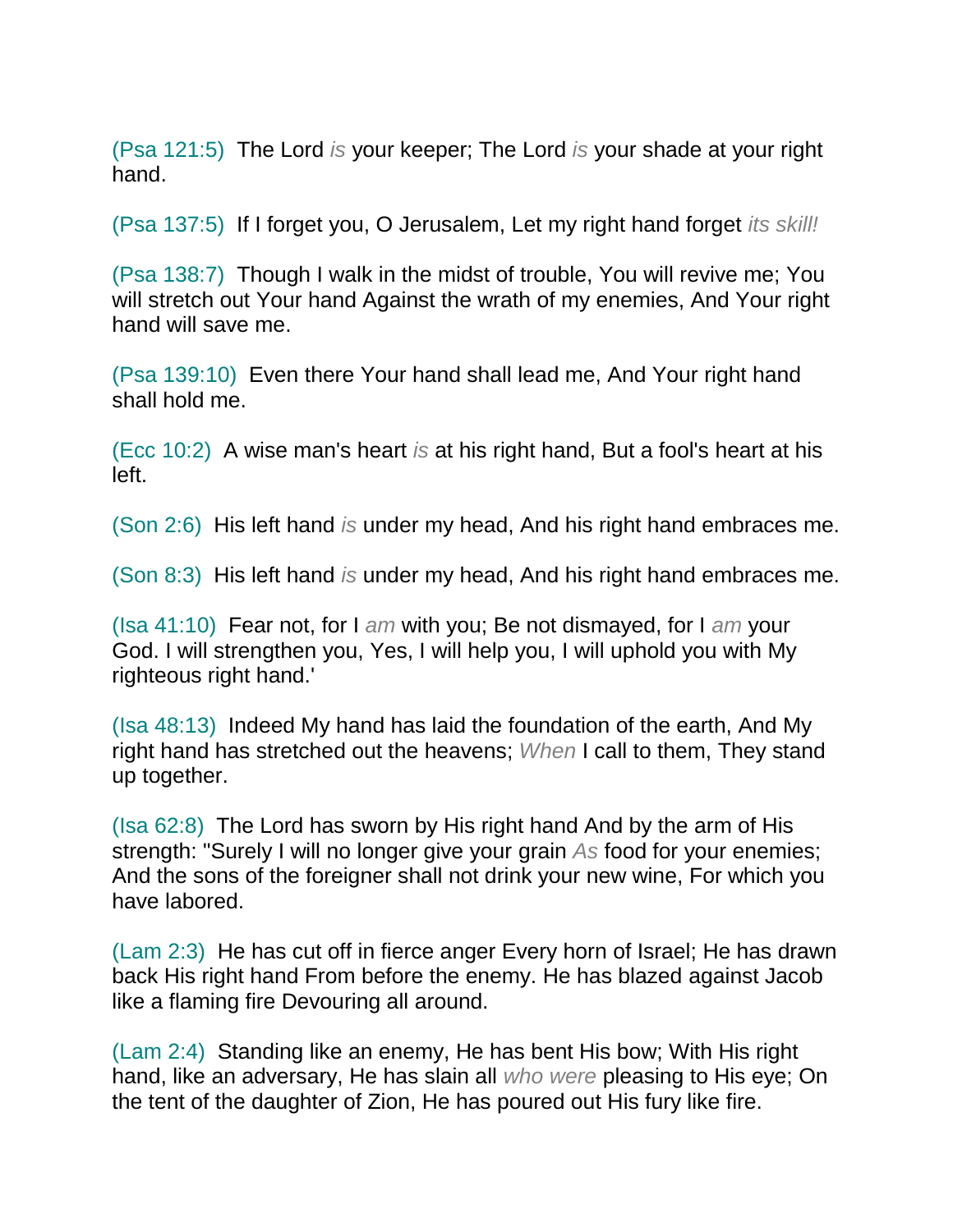(Hab 2:16) You are filled with shame instead of glory. You also--drink! And be exposed as uncircumcised! The cup of the Lord's right hand *will be* turned against you, And utter shame will be on your glory.

(Mat 22:44) 'THE LORD SAID TO MY LORD, "SIT AT MY RIGHT HAND, TILL I MAKE YOUR ENEMIES YOUR FOOTSTOOL" '?

(Mat 25:33) And He will set the sheep on His right hand, but the goats on the left.

(Mat 25:34) Then the King will say to those on His right hand, 'Come, you blessed of My Father, inherit the kingdom prepared for you from the foundation of the world:

(Mat 26:64) Jesus said to him, "*It is as* you said. Nevertheless, I say to you, hereafter you will see the Son of Man sitting at the right hand of the Power, and coming on the clouds of heaven."

(Mat 27:29) When they had twisted a crown of thorns, they put *it* on His head, and a reed in His right hand. And they bowed the knee before Him and mocked Him, saying, "Hail, King of the Jews!"

(Mar 12:36) For David himself said by the Holy Spirit: 'THE LORD SAID TO MY LORD, "SIT AT MY RIGHT HAND, TILL I MAKE YOUR ENEMIES YOUR FOOTSTOOL." '

(Mar 14:62) Jesus said, "I am. And you will see the Son of Man sitting at the right hand of the Power, and coming with the clouds of heaven."

(Mar 16:19) So then, after the Lord had spoken to them, He was received up into heaven, and sat down at the right hand of God.

(Luk 20:42) Now David himself said in the Book of Psalms: 'THE LORD SAID TO MY LORD, " SIT AT MY RIGHT HAND,

(Luk 22:69) Hereafter the Son of Man will sit on the right hand of the power of God."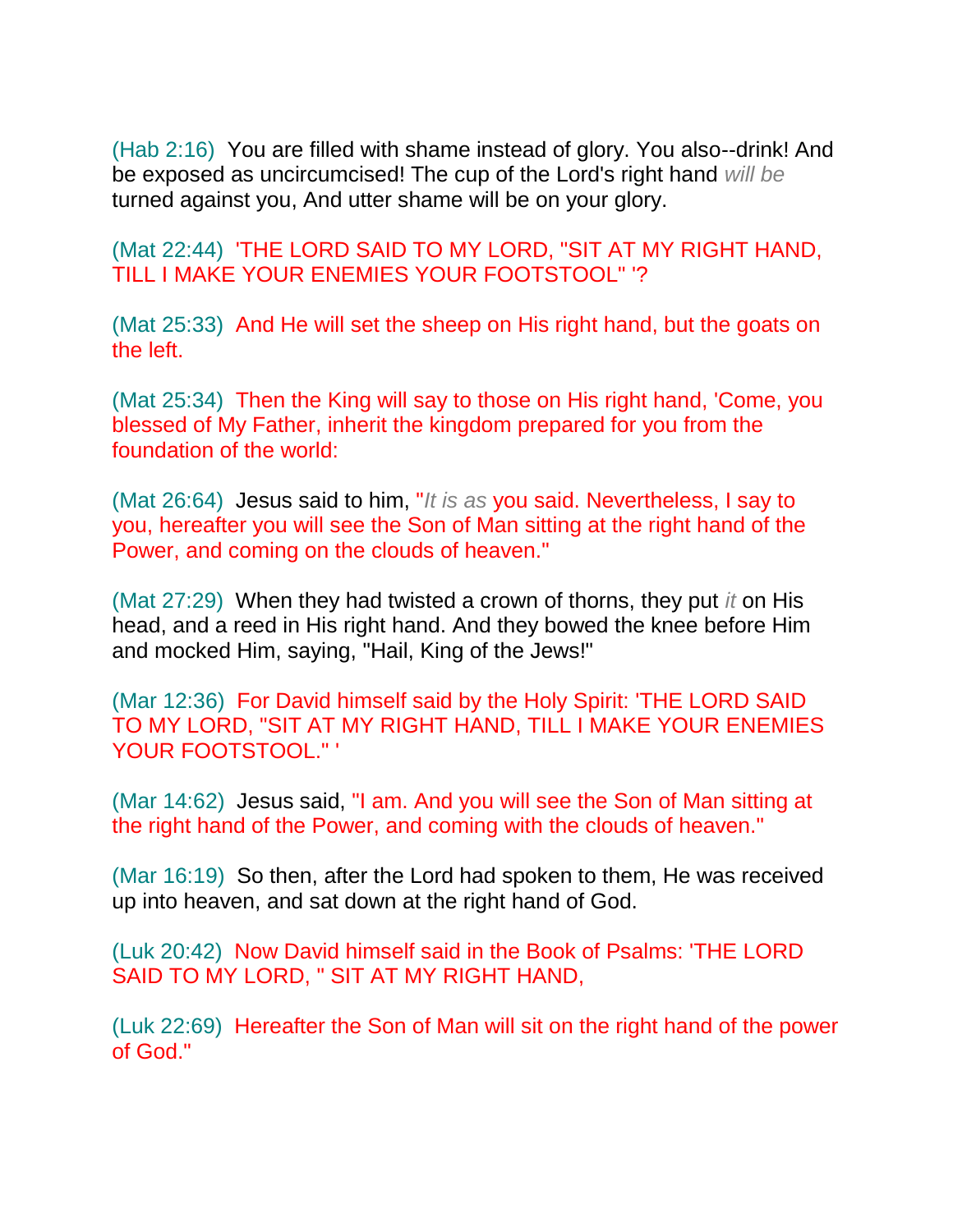(Act 2:25) For David says concerning Him: 'I FORESAW THE LORD ALWAYS BEFORE MY FACE, FOR HE IS AT MY RIGHT HAND, THAT I MAY NOT BE SHAKEN.

(Act 2:33) Therefore being exalted to the right hand of God, and having received from the Father the promise of the Holy Spirit, He poured out this which you now see and hear.

(Act 2:34) "For David did not ascend into the heavens, but he says himself: 'THE LORD SAID TO MY LORD, "SIT AT MY RIGHT HAND,

(Act 5:31) Him God has exalted to His right hand *to be* Prince and Savior, to give repentance to Israel and forgiveness of sins.

(Act 7:55) But he, being full of the Holy Spirit, gazed into heaven and saw the glory of God, and Jesus standing at the right hand of God,

(Act 7:56) and said, "Look! I see the heavens opened and the Son of Man standing at the right hand of God!"

(Rom 8:34) Who *is* he who condemns? *It is* Christ who died, and furthermore is also risen, who is even at the right hand of God, who also makes intercession for us.

(Eph 1:20) which He worked in Christ when He raised Him from the dead and seated *Him* at His right hand in the heavenly *places,*

(Col 3:1) If then you were raised with Christ, seek those things which are above, where Christ is, sitting at the right hand of God.

(Heb 1:3) who being the brightness of *His* glory and the express image of His person, and upholding all things by the word of His power, when He had by Himself purged our sins, sat down at the right hand of the Majesty on high,

(Heb 1:13) But to which of the angels has He ever said: "SIT AT MY RIGHT HAND, TILL I MAKE YOUR ENEMIES YOUR FOOTSTOOL"?